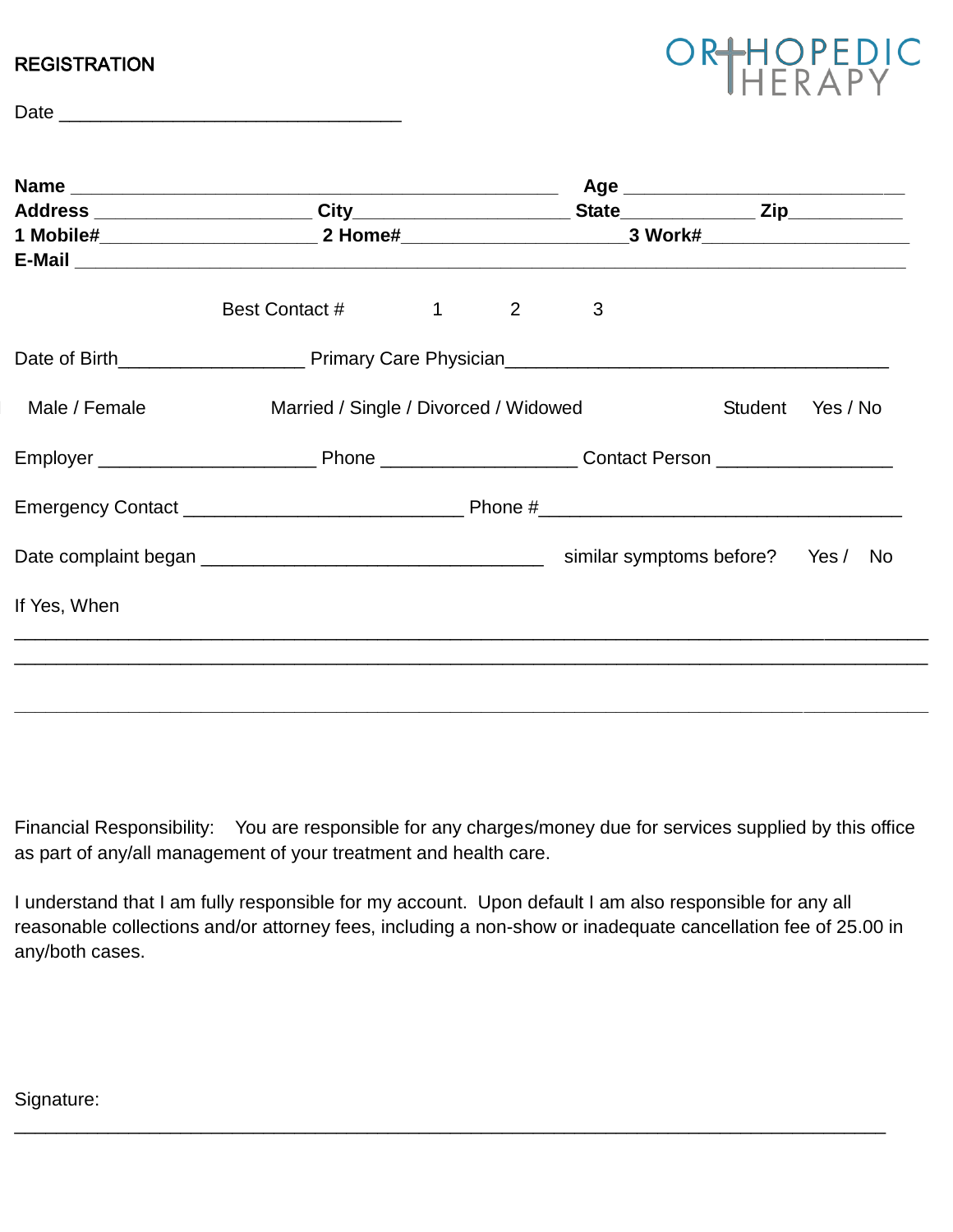| Please describe your current complaint – be very specific and include all areas:                                                                                       |                       |  |         |  |          |         |               |                                                                                       |
|------------------------------------------------------------------------------------------------------------------------------------------------------------------------|-----------------------|--|---------|--|----------|---------|---------------|---------------------------------------------------------------------------------------|
|                                                                                                                                                                        |                       |  |         |  |          |         |               |                                                                                       |
| Have you seen another doctor/therapist for this complaint? Yes                                                                                                         |                       |  |         |  |          |         |               | No If yes, Who________________________<br>_Treatment?________________________________ |
| List all previous surgeries of any type?                                                                                                                               |                       |  |         |  |          |         |               |                                                                                       |
| List all previous medical conditions treated by a doctor, including any current illness/conditions:<br>The current problem began:<br>The cause of the current problem: |                       |  | Gradual |  | Suddenly |         |               |                                                                                       |
| <b>NECK PAIN:</b>                                                                                                                                                      | Describe area / side: |  |         |  |          |         | Constant      | Frequent                                                                              |
| Occasional Mild Moderate Severe Extreme Dull Sharp                                                                                                                     |                       |  |         |  |          | Burning | Stabbing      | Ache                                                                                  |
| MID BACK PAIN: Describe area / side:                                                                                                                                   |                       |  |         |  |          |         | Constant      | Frequent                                                                              |
| Occasional Mild Moderate Severe Extreme Dull Sharp                                                                                                                     |                       |  |         |  |          | Burning | Stabbing      | Ache                                                                                  |
| LOWER BACK PAIN: Describe area / side:                                                                                                                                 |                       |  |         |  |          |         | Constant      | Frequent                                                                              |
| Occasional Mild Moderate Severe Extreme Dull Sharp Burning Stabbing Ache                                                                                               |                       |  |         |  |          |         |               |                                                                                       |
| OTHER AREAS: Describe area / side:                                                                                                                                     |                       |  |         |  |          |         | Constant      | Frequent                                                                              |
| Occasional Mild Moderate Severe Extreme Dull Sharp Burning                                                                                                             |                       |  |         |  |          |         | Stabbing Ache |                                                                                       |
| The pain is worse: Morning Evening Daily Activities Increased Activities<br>The pain interferes with: Work Sleep Daily Activities Other: ____________________          |                       |  |         |  |          |         |               |                                                                                       |
|                                                                                                                                                                        |                       |  |         |  |          |         |               |                                                                                       |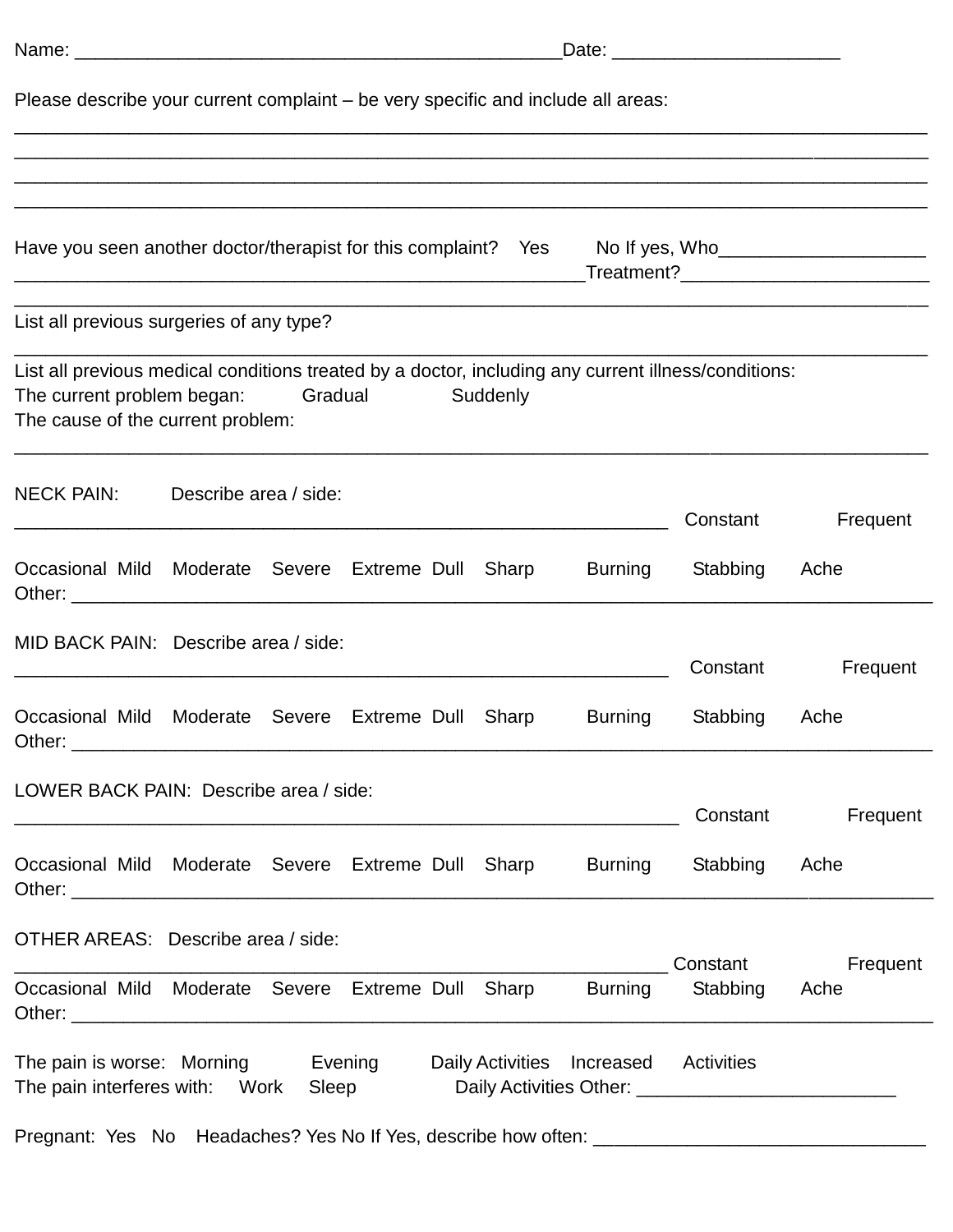## C. Steven Valenzuela

1244 William D. Tate Ave. 817-305-6548 TIN 56-2585232

## **PRIVACY NOTICE AGREEMENT**

Patient consent for use and/or disclosure of protected health information to carry out treatment, payment and health care operations.

With my signature below, I give consent for Mr. C. Steven Valenzuela to use and/or disclose information about me (or for whom I have the legal authority to sign) that is protected under federal privacy law for the sole purpose of treatment, payment, and health care operations.

I have the right to request restrictions on how my information is used/or disclosed in order to execute treatment, payment and health care operations. While Mr. Valenzuela is not required to agree to the restrictions, he is bound to adhere to any such restrictions to which it has agreed.

I have the right to revoke this consent in writing. Revocations will be honored from the time written and delivered to Mr. Valenzuela, but revocations cannot affect action already taken in reliance upon the consent given.

I realize that my personal information that is protected by federal privacy law may be used and/or disclosed at my consent and that the information may be subject to re-disclosure by the recipient. Any re-disclosure by said recipient may not be protected by federal privacy law.

Mr. Valenzuela may communicate confidential information to me including any invoices for services, reminders cards, birthday cards, newsletters, and the like, at the address/phone number/e-mail address designated in my registration forms.

\_\_\_\_\_\_\_\_\_\_\_\_\_\_\_\_\_\_\_\_\_\_\_\_\_\_\_\_\_\_\_\_\_\_\_\_\_\_\_\_\_\_\_\_\_\_\_\_\_\_\_\_\_\_\_\_\_\_\_\_\_\_\_\_\_\_\_\_\_\_\_\_\_\_\_\_\_\_\_\_\_\_\_\_\_\_\_\_

I authorize Mr. C. Steven Valenzuela to administer treatment as deemed necessary to treat my problem/condition.

Patient/Client/Representative **Date** Date Date